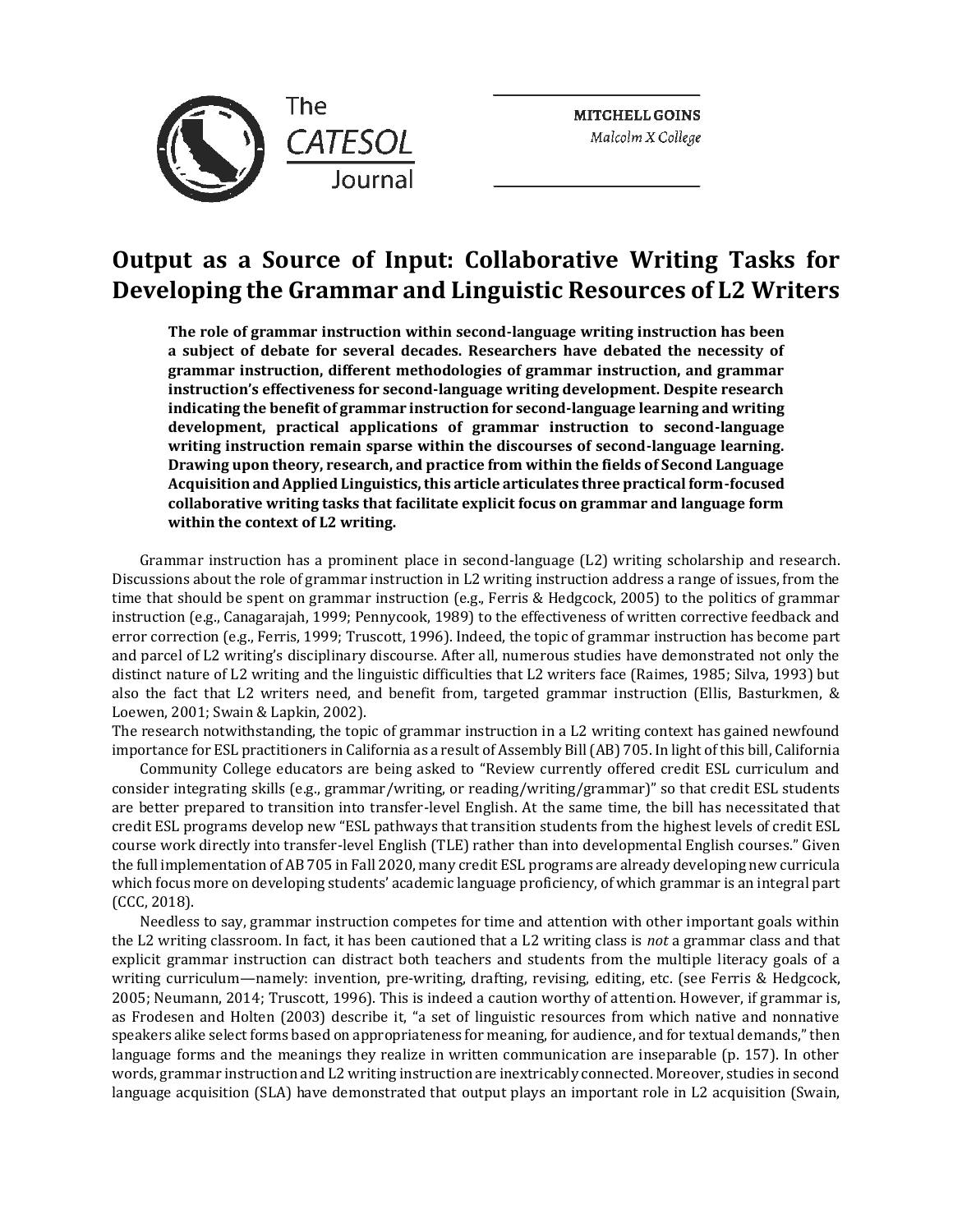1995). That is, L2 written output is not simply an outcome made possible by L2 learning but rather a means for developing L2 acquisition. Specifically, written output provides a means for L2 writers to test their hypotheses about the L2 and receive feedback on their writing, including its grammar forms (Swain, 1998). Furthermore, Williams (2007) noted that written "output does have a number of important roles for developing L2 acquisition...and writing ability" (p. 9). Namely, the modality of writing, the permanent record it leaves, and the slower pace at which it occurs all afford L2 writers more attentional resources to focus on language forms as they write (Williams, 2012, p. 325). In all, both the interrelation of grammar and writing and the roles of L2 writing for developing L2 acquisition generate questions for the L2 writing instructor:

- 1. What place should grammar have in a L2 writing class?
- 2. What are the options for teaching grammar in a L2 writing class?
- 3. How do I integrate and implement grammar instruction into my teaching of L2 writing?

This article first provides a brief literature review that demonstrates the necessity of grammar instruction in a L2 writing context and the role that L2 writing plays in L2 acquisition. Then, drawing upon SLA and applied linguistics research, it offers three practical form-focused collaborative writing tasks that facilitate explicit focus on grammar and language in the context of student writing: a dictogloss task, a reformulation task, and a peer-review task. These three writing tasks focus students' attention on language form within their own writing, providing opportunities for students to co-construct grammar knowledge as they have conversations about their language. At the same time, instructors have the opportunity to respond to the emerging linguistic issues with just-in-time grammar instruction. In turn, students' written output can become a rich source of grammatical input.

# **Grammar Instruction and L2 Writing Pedagogy**

In the 1960s and 1970s, grammar instruction was the curricular foundation of most L2 writing courses (Frodesen & Holten, 2003). In fact, it was not until the communicative language teaching era of the 1980s, when numerous studies in both first language (L1) writing (see Hartwell, 1985) and SLA seemed to discredit the efficacy of teaching grammar in writing courses, that L2 researchers and practitioners began to question this approach. Krashen's (1982) monitor model, for example, posited that explicit grammar knowledge did not always translate into the ability to use this knowledge in spontaneous, authentic communication. Moreover, the process movement within L1 composition during the 1970s and 1980s had a direct effect on L2 writing pedagogy. Many studies of the composing process in L1 writing (see Flower & Hayes, 1981; Perl, 1979; Sommers, 1980), which revealed the complex and recursive nature of writing, as well as salient differences between novice and experienced writers, led to pedagogies that prioritized idea generation, arrangement, and drafting over attention to grammar rules and language form, often relegating issues of grammar to the final stages of the writing process (Micciche, 2004). This research was followed by studies of the composing process in L2 writing (see Zamel, 1983), which by and large found similar results—namely, that more experienced writers focused more on ideas and content throughout the writing process. In short, findings in the fields of SLA and composition studies reinforced the idea that grammar instruction was ineffective.

More recently, however, many of these conclusions have been called into question as a result of new findings in SLA research that demonstrate a positive role for grammar instruction in L2 learning (Ferris & Hedgcock, 2005). For example, Norris and Ortega's (2000) meta-analysis of 49 studies revealed a positive role of form-focused instruction within L2 teaching. Their analysis found that "L2 instruction of particular language forms induces substantial target-oriented change" and that "instruction that incorporates explicit…techniques leads to more substantial effects than implicit instruction" (p. 500). Furthermore, Ellis (2002) highlighted the results of several studies whose aim was to investigate the efficacy of grammar instruction for L2 acquisition. Reporting on the results of these studies, Ellis (2002) stated that "instructed learners generally achieved higher levels of grammatical competence than naturalistic learners," causing him to conclude that "there is now convincing direct and indirect evidence to support the teaching of grammar" (p. 86). As a result of these findings, "it is clear that [L2] writing instructors have a role to play in making writers aware of language form" (Frodesen & Holten, 2003, p. 144).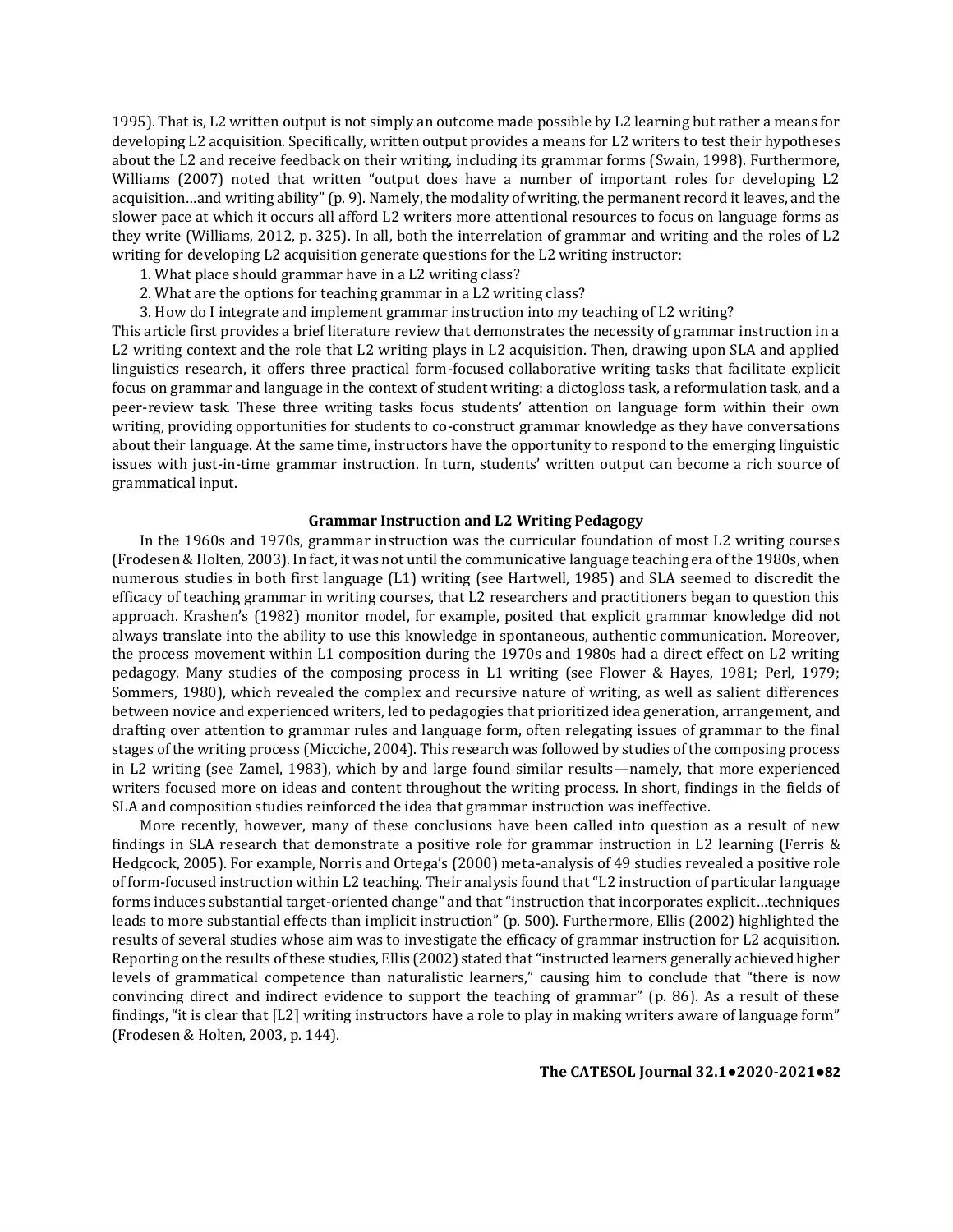In the same way that research in SLA has acknowledged a positive role for grammar instruction in L2 writing, the field of SLA has begun to acknowledge a positive role for L2 writing in L2 acquisition (Williams 2012, p. 321). Until recently, L2 writing has been most often perceived as the result of L2 acquisition rather than facilitative of it (p. 321). Today, however, there is growing interest among SLA researchers as to the role that written output can play in L2 acquisition. Williams (2012) reviewed a large body of research to demonstrate potential roles for writing in L2 development and posited that its facilitative effects on L2 acquisition are due in large part to the "inherent features of writing: (1) its permanence and (2) the slower pace at which it occurs in comparison to speaking" (p. 322). These distinct features of writing, Williams (2012) argued, "permit more learner control over attentional resources as well as more need and opportunity to attend to language both during and after production" (p. 322). The very act of writing, as Williams points out, entails a focus on language form, making the L2 writing classroom a rich environment for form-focused instruction.

As described above, the critical role of form-focused instruction (FFI) in L2 acquisition has been widely established in SLA and applied linguistics. Likewise, L2 output, and more specifically, L2 writing, has been acknowledged as having an important role in L2 acquisition. Together, FFI and L2 written output serve important roles in helping L2 writers develop grammar and linguistic knowledge necessary for writing. The question then becomes: How do L2 writing instructors integrate form-focused instruction and L2 writing in a way that facilitates the development of L2 writers' language resources? One possible answer is focus-on-form (FonF), an instructional procedure with roots in SLA research. First introduced by Long (1991), FonF "overtly draws students' attention to linguistic elements as they arise incidentally in lessons whose overriding focus is on meaning or communication" (p. 45-46). The essence of FonF is that it draws students' attention to forms without isolating them from a meaningful, communicative environment. Within this communicative environment, FonF is a procedure by which instructors draw students' attention to language form in response to their communicative need. In this sense, FonF, when it was first introduced by Long (1991), was reactive in nature, only focusing on forms when students needed them to carry out a language task. Ellis (2016) expands this definition, however, noting that FonF need not be reactive in nature, but that it can preemptive and planned; that is, activities can be planned in order to elicit specific language forms on which the L2 instructor wishes to focus within an environment that is communicative (p. 409). In sum, FonF "occurs in activities where meaning is primary but attempts are made to attract attention to form" (p. 411). However, within this definition, FonF comprises both reactive and preemptive instructional procedures.

How FonF ought to be applied in the L2 writing classroom is still being explored. Williams (2012) notes that "the negotiation that often occurs during collaborative prewriting activities can increase interactional moves thought to facilitate language learning" (p. 326). In other words, collaborative dialogue about writing between students can serve as a means for deepening students' awareness of and attention to language forms. Such interactions are often referred to in SLA literature as language-related episodes (LREs), defined by Leeser (2004) as "segments of learner interaction in which learners either talk about or question their own or others' language use within the context of carrying out a given task in the L2" (p. 56). An example of a language-related episode (LRE) would be students discussing a grammar rule or how something should be written in a L2. Swain and Lapkin (2002) demonstrated that as students participate in collaborative writing tasks, they discuss language use and form. Williams (2012) argued that LREs, "rather than written production itself, may provide a better way to observe how focus on form is accomplished in writing and through writing instruction" (p. 326). In other words, LREs provide a rich context for L2 writing instructors to provide FonF in the L2 writing classroom as they focus students' attention on language form within the context of their own writing.

# **Applying Focus-on-Form to L2 Writing Instruction**

As discussed, SLA researchers have explored the use of collaborative writing activities to engage L2 learners in LREs: "any part of the dialogue where learners talk about the language they are producing, question their language use, or correct themselves or others" (Swain & Lapkin, 2002, p. 292). The pedagogical justification for LREs between students (and students and teachers) derives from a sociocultural theoretical perspective: the notion that social interaction is integral to cognitive development. Vygotsky's (1986) Social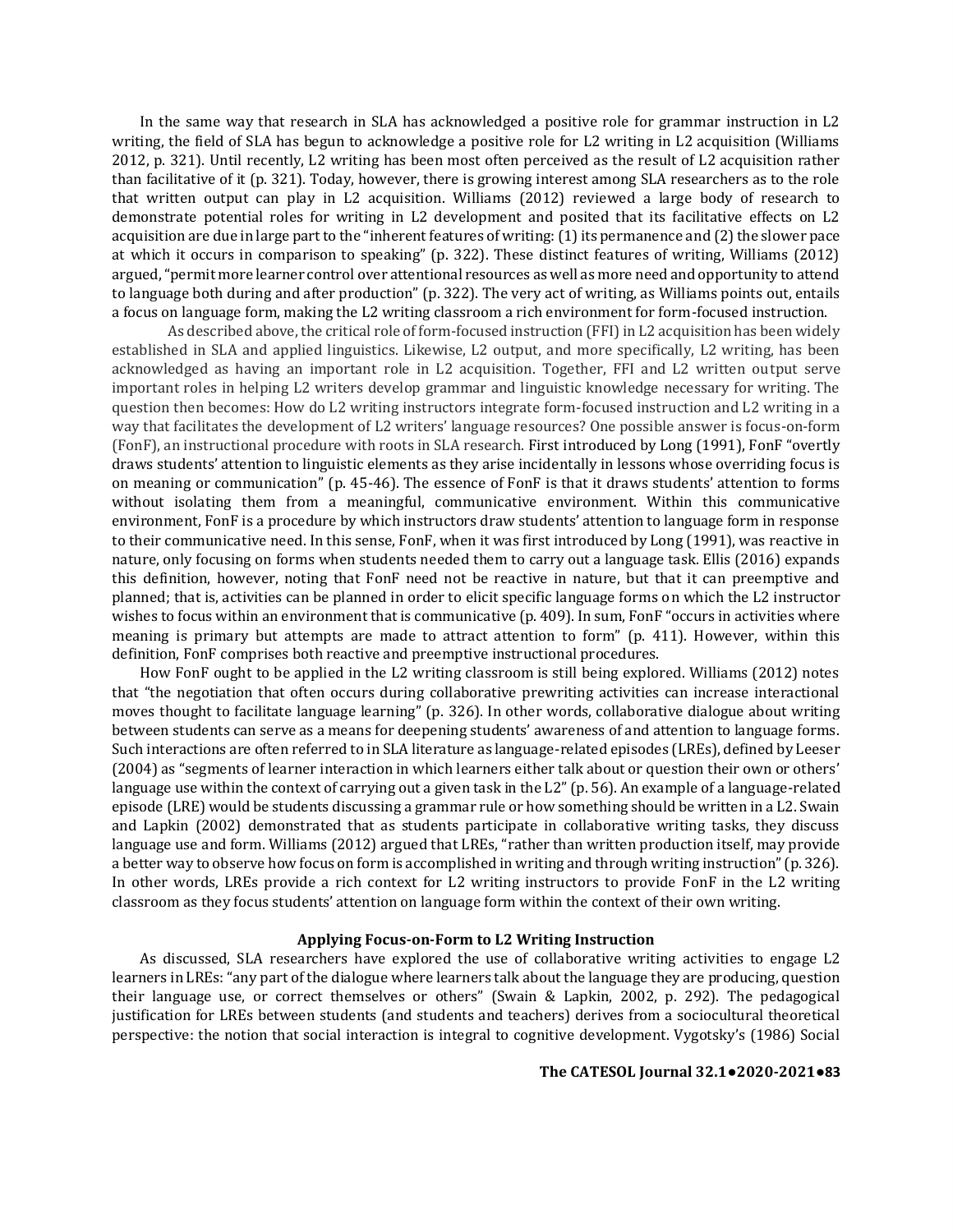Development Theory, in particular his notion of the zone of proximal development, provides the theoretical foundation for LREs. Vygotsky argued that learning occurs within the zone of proximal development—the distance between a student's ability to accomplish a task with the assistance or collaboration of a more competent peer or a more knowledgeable other and their ability to accomplish it on their own. Thus, LREs enable students to scaffold each other's understandings of language form and meaning. At the same time, LREs provide clear opportunities for L2 writing instructors to join students' conversations about language form and provide explicit grammar instruction. As students and teachers participate in LREs during collaborative writing tasks, their attention is focused on language form while they are involved in a task that is focused on meaning. This leads to the question, what are the collaborative writing activities that facilitate FonF within a L2 writing context? In the next section, I discuss three different tasks that facilitate FonF within the context of L2 writing: (1) a dictogloss task, (2) a reformulation task, and (3) a peer revision task.

## *Dictogloss Task*

A dictogloss is an activity in which students listen to and take notes on a passage that their instructor reads aloud at a normal speed. The speed at which the text is read does not give students enough time to transcribe the text while the instructor is reading it; rather, students work together to reconstruct the text that they heard using their shared linguistic knowledge (Wajnryb, 1990). This task facilitates FonF by simultaneously engaging students in conversations about the content of a passage *and* the language necessary to reconstruct it. In order to be facilitative of L2 learning, a dictogloss task must be appropriately difficult, facilitating collaborative interaction between students that falls within their zones of proximal development. In other words, the text chosen should not be so easy that students can easily reconstruct it independently, with no assistance from a peer, nor should the text be too difficult that two students, working together, cannot understand it at all or even begin to reconstruct it.

Once an appropriate level text is selected, a dictogloss task can be used to facilitate reactive or preemptive FonF. To facilitate reactive FonF using a dictogloss task, no particular language forms or constructions should be emphasized or highlighted by the instructor. Instead, the instructor should let the task itself and the communicative needs of the students dictate what language forms and constructions will become the targets of explicit language instruction. For example, in a text that includes several instances of passive voice, an instructor, upon noticing that many groups of students are struggling with accurately reconstructing the passive voice construction, may interrupt the activity with a mini-lesson on the passive voice. To do this well, instructors need to be walking around the room and attuned to student conversations, ready to jump in and offer just-in-time and responsive instruction on emerging areas of difficulty. Alternatively, an instructor may want to facilitate preemptive FonF and thus preempt the dictogloss activity with a mini-lesson on the passive voice. In each case, the dictogloss task facilitates FonF by engaging students in a task in which the communication of meaning is primary but attempts are made to attract students' attention to language form.

A dictogloss task can be used to facilitate FonF for a range of L2 writers, from lower proficiency students to higher proficiency students. Leeser (2004) investigated the degree to which L2 proficiency affects L2 students' capacity to FonF during a dictogloss task, including the type, number, and outcome of LREs students produced. He found that higher proficiency students engaged in a larger number of LREs compared to lower proficiency students, and that the former focused more on grammatical items during LREs while the latter focused more on lexical items. Furthermore, he noted that higher proficiency learners showed greater success in solving the linguistic questions and problems they faced during the reconstruction phase of the dictogloss task than did their lower proficiency counterparts. Presumably, lower proficiency learners focused on fewer grammatical items and had less success in solving linguistic problems due to the fact that they were focused primarily on extracting meaning from the text, not the forms used to convey it per se. Higher proficiency learners, on the other hand, who most likely had higher levels of comprehension, had more attentional resources to dedicate to linguistic and grammatical forms within the text.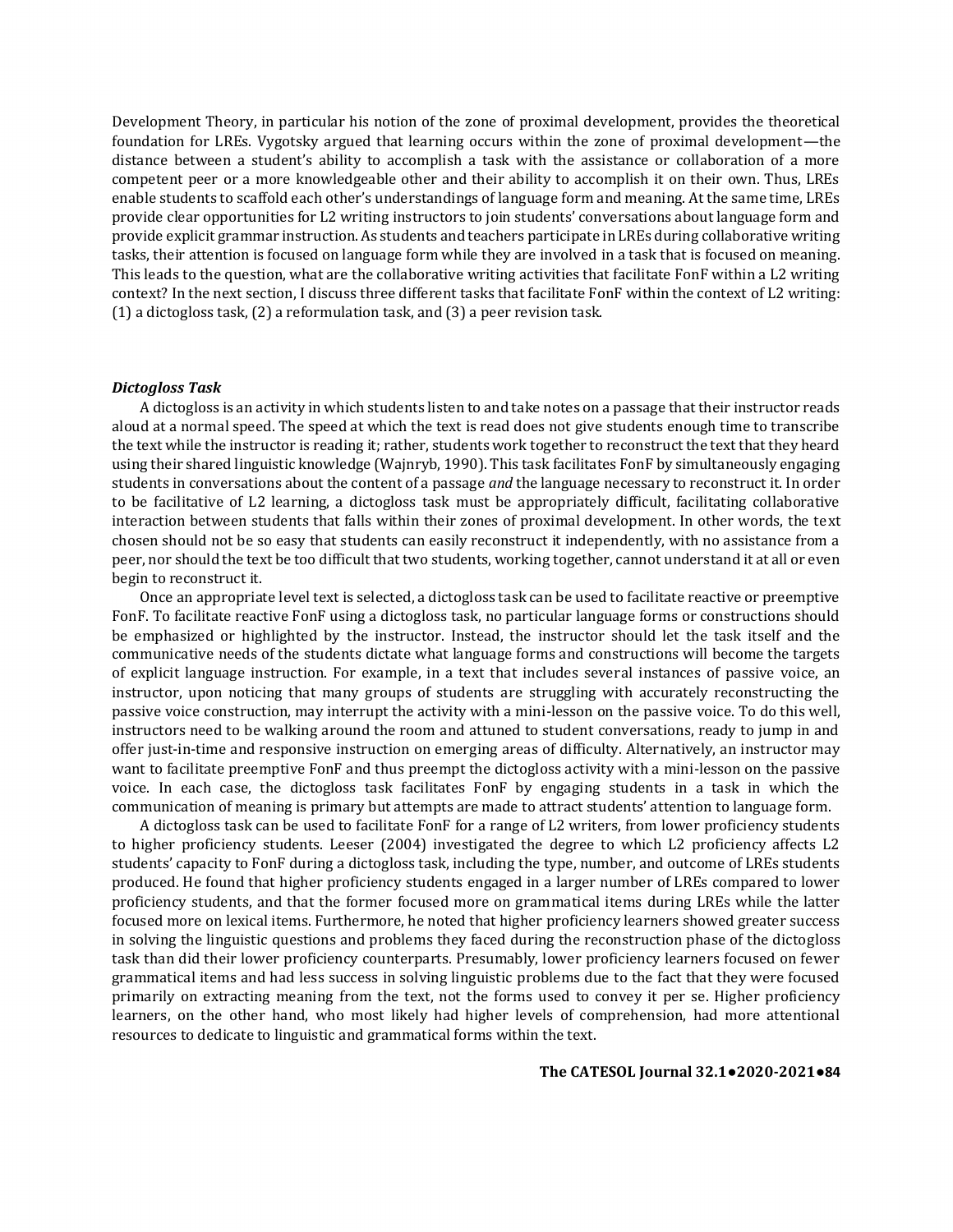As a general rule, then, preemptive FonF may be more effective with lower proficiency learners, as it would provide learners with some background knowledge on the linguistic form needed during the reconstruction phase of the dictogloss task. In addition, the passage should be short and include select forms which were preemptively taught (i.e, the passage should not include extraneous forms that distract students from the linguistic form(s) under discussion). Preemptive mini-lessons will vary widely based upon students' proficiency levels. Beginning learners, for example, may benefit from a dictogloss which brings their attention to the differences between the simple past and past progressive tenses, in which case a preemptive mini-lesson would focus on the differing verb forms (verb + *ed* vs. was + verb + *ing*) and the meanings they realize. Similarly, low-intermediate learners may benefit from focus on subject-verb agreement, and so a possible mini-lesson may focus on subject pronouns and their relationship to the verb *to be*. In each case, the underlying goal of addressing such grammar items in preemptive mini-lessons is to focus students' attention on a particular language form and the meaning it conveys. By themselves, however, such mini-lessons do not enact FonF, as they position grammar and linguistic items as objects of study, not as tools for communicating per se. It is within the following dictogloss activity that students will have the opportunity to discuss and use the form in a meaningful context as they activate it during the reconstruction of the passage, thereby enacting FonF.

In contrast, reactive FonF is more suitable for higher proficiency learners, though there remains a place for preemptive FonF as well in cases where the instructor identifies a broad need amongst many students for focus on a specific grammar item. Unlike preemptive FonF, reactive FonF addresses discrete problems that arise during LREs in the reconstruction phase of the dictogloss task. LREs have the potential to focus on an array of linguistic items, from lexical to syntactic to semantic. Nevertheless, instructors, having chosen the text being used for the dictogloss activity, will be aware of the linguistic forms therein, and therefore can make predictions about what linguistic questions and problems students may encounter in the reconstruction phase. With this knowledge, instructors can prepare possible lessons or examples that address the most salient forms within the text with which students will most likely struggle. For example, if the passage includes several verb tenses that the instructor knows often cause students difficulty, then being prepared with examples or a lesson on certain tenses is most effective. In the end, each instructor will have to decide upon the appropriate level text for the dictogloss activity and then be ready with lessons and explanations that will, where necessary, assist students in appropriating the forms necessary for text reconstruction.

# *Reformulation Task*

Reformulation is another task that focuses students' attention simultaneously on meaning and language form. Cohen (1983) described reformulation as "having a native writer of the target language rewrite the learner's essay, preserving all the writer's ideas, making it sound as nativelike as possible" (p. 4). Reformulation goes beyond merely correcting the surface errors of a text and includes substantive revision of students' texts, including "vocabulary, syntax, cohesion, and rhetorical functions" (p. 5). As such, Cohen noted that "most students need assistance in comparing their version with the reformulated one, and that these comparisons need to be purposely eye-opening and engaging" (p. 17). Researchers have used reformulation as an instrument for facilitating LREs. Swain and Lapkin (2002), for example, conducted a study to better understand the potential of reformulation in facilitating LREs and consequently L2 learning. The participants within their study consisted of two English-speaking students who were enrolled in a French immersion program in Canada. Each student was 12 years old and in seventh grade. Prior to the study, these two students were between a highintermediate and advanced level in French. The researchers first asked the two students to write a story together based upon a series of pictures. Then, a native speaker reformulated their story, and they were asked to notice the differences between their text and its reformulation. Next, a team of researchers showed them a videotape of themselves noticing the differences between the two texts and asked them to comment further on the differences they noticed and what they were thinking about as they compared the two texts. Finally, the team of researchers gave the two students back their original text and asked them to make any changes they wanted, individually, followed by an interview asking students to comment on all stages of this process.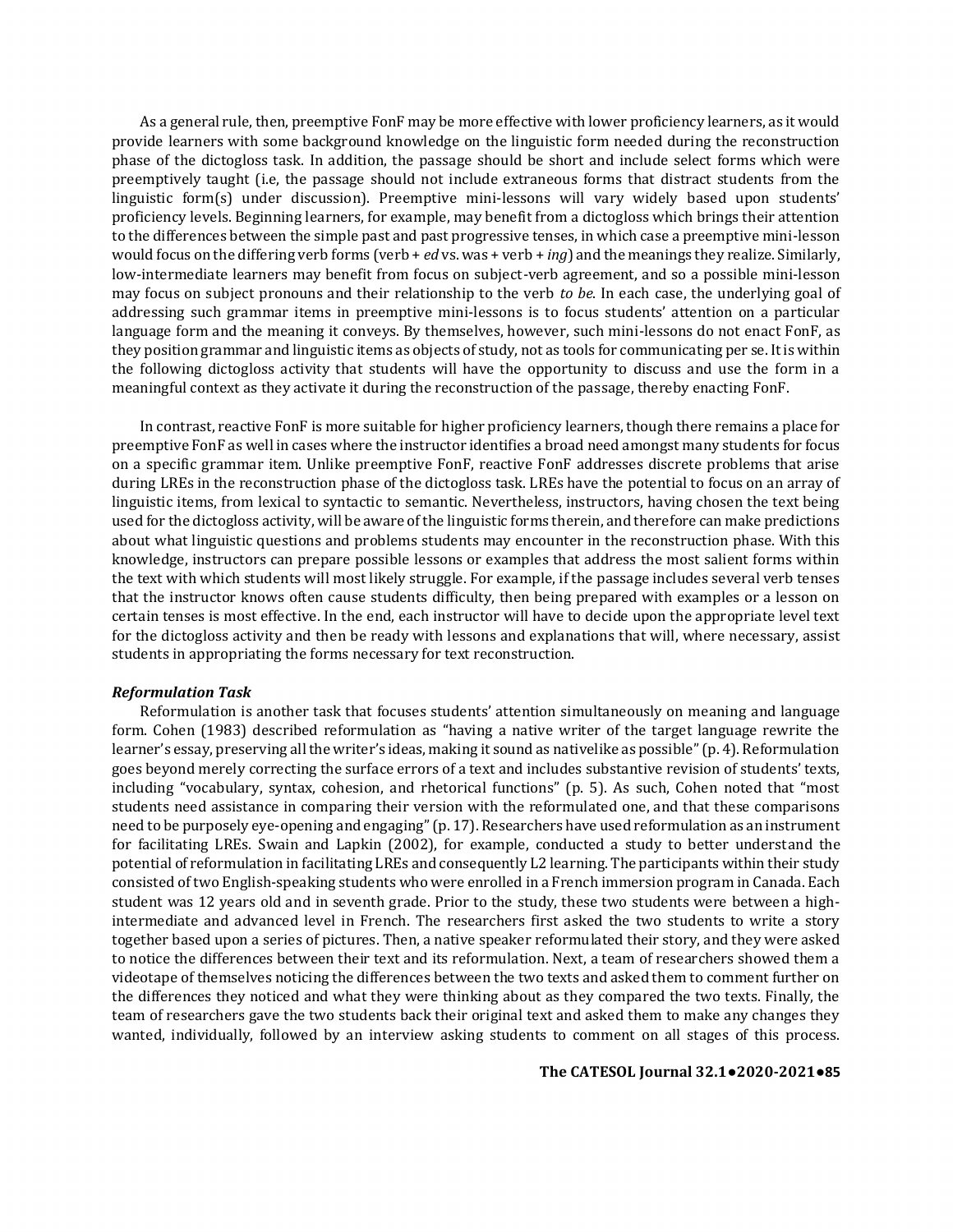Surprisingly, the two students produced 47 LREs in the initial writing of their story, and in the comparison of their original text and the reformulation, they produced 29 LREs. During these comparisons, students discussed prepositional phrases, adverbial phrases, and verb usage, to name a few items, all within the meaningful context of the story they had written, thereby enacting FonF. Overall, the study demonstrated that "reformulation of learners' writing…is an effective technique for stimulating noticing and reflection on language" (p. 298). In the end, the two students "got approximately 78% of the post-test items or structures correct" in their final revision (p. 299).

Reformulation can be tailored to accommodate students across a range of proficiency levels and ages. The aforementioned students, for example, had participated in a French immersion program since the age of five, enabling them to participate in LREs about a wide range of linguistic items. Reformulation of students' entire texts might be more suitable to higher proficiency learners who have deep linguistic repertoires. Reformulation as such lends itself to reactive FonF, in that students may notice changes in the reformulated versions of their texts that they do not fully understand. In these cases, as students participate in LREs in response to the reformulations of their texts, instructors have an opportunity to provide explicit instruction and explain why the change was made and the grammar construction or rule that required the change. Lower proficiency learners, in contrast, may benefit more from selective reformulations that emphasize particular language forms or structures. For example, an instructor may decide to exclusively reformulate verb tense forms or prepositional phrases. In these cases, instructors enact preemptive FonF, selecting specific portions of text to reformulate and to which to draw students' attention.

Practicing reformulation in a L2 writing class is indeed time-consuming and effortful, considering an instructor must reformulate the texts of multiple students or pairs of students. One option would be to have students write a text in pairs during one class period, or for homework, and, then, after reformulating them, the teacher asks students to compare their passages with the reformulations the next class period. A reformulation activity such as this could be set up to elicit specific language forms so that the majority of students would be discussing similar form-function relationships during their group discussions, thus providing opportunity for the instructor to provide instruction that targets the entire class.

Another option for instructors with limited time is to only reformulate one text and, with a student's or group's permission, use this reformulation to facilitate LREs between all students in the class. Such an approach could be used to facilitate preemptive FonF, as LREs would only focus on selected reformulations, or reactive FonF, in which case the instructor would reformulate the entire text, allowing for LREs about an invariable number of linguistic items.

Depending upon the size of the class and the type of writing being done, reformulation may not be feasible. In other cases instructors may be uncomfortable with reformulation because it downplays students' voices. As an alternative, reading instruction can provide models of specific linguistic formulations for students, and paraphrasing texts can help them develop these linguistic formulations while still maintaining their own voice.

Finally, it is important to note that the goal of reformulation is conscious reflection on and discussion about language, not error correction per se. In fact, as an error correction strategy, reformulation runs counter to the advice of researchers who argue that selective and strategic correction is best and facilitates advancement toward the development of self-editing strategies (Ferris & Hedgcock, 2005, pp. 265-266).

#### *Peer Revision Task*

Lastly, peer revision is another task that has the potential to facilitate FonF. Peer revision tasks facilitate FonF in that they involve students in meaningful conversations about the content and meaning within their own writing while at the same time concentrating their attention on the language forms used to convey it. As an example, Guerrero and Villamil (2000) analyzed the interactions between two students as they participated in a peer review task and noted that:

[F]rom a target language and ideal rhetorical perspective, the students sometimes exchanged correct information, sometimes incorrect; sometimes they made bad decisions, sometimes good. From a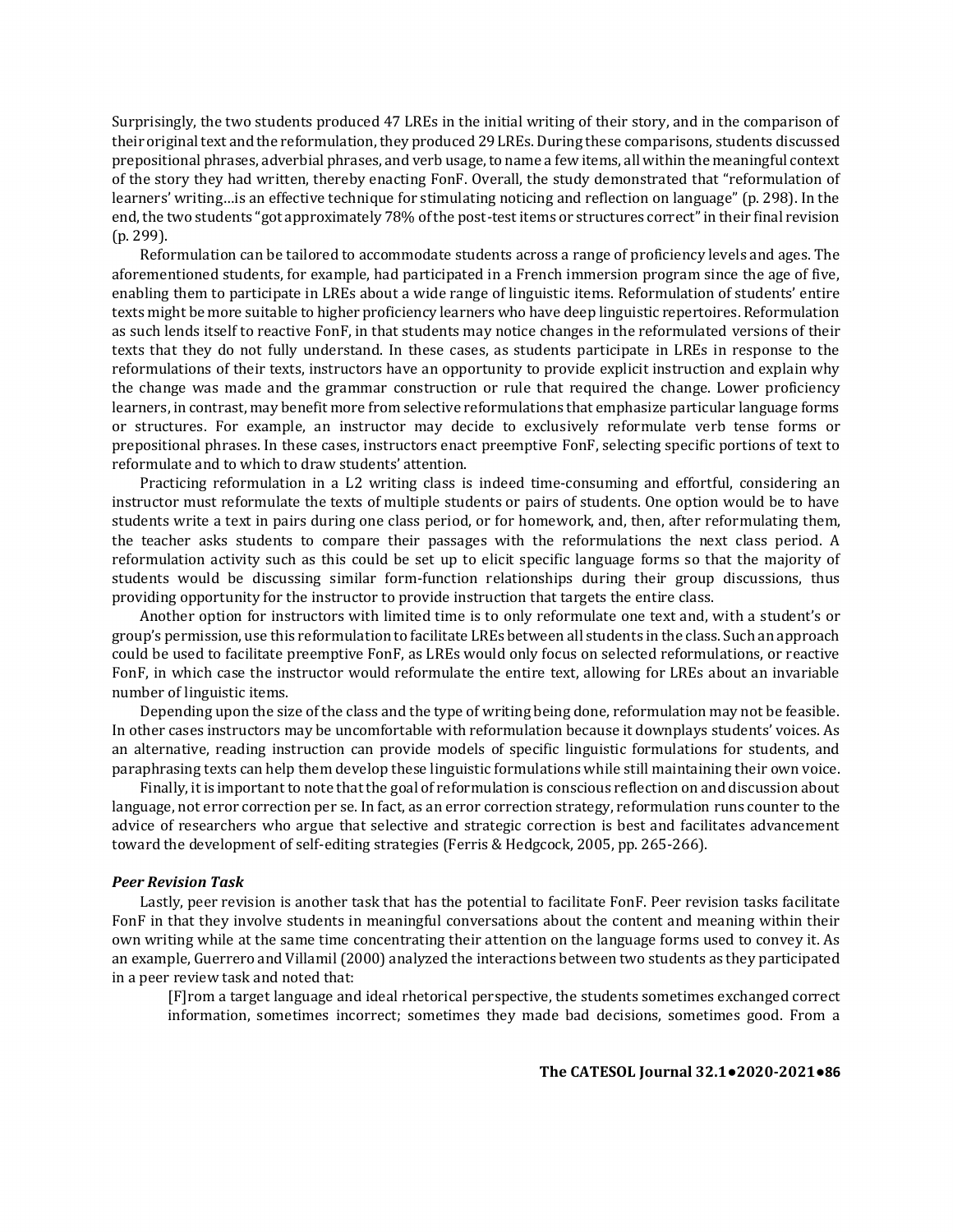sociocultural perspective, however, the students were at all times creatively co-constructing their own system of making meaning in an L2. (p. 65)

In other words, peer revision facilitates LREs that focus their attention on meaning and language form.

Given that peer revision tasks are often tied to a range of learning outcomes and previous course content, preemptive FonF is probably most suited to this task, as it allows the instructor to draw students' attention to and reiterate linguistic and rhetorical topics that have already been covered. If, for example, an instructor has covered comparative conjunctions (e.g, *On the other hand, In contrast, Likewise, Similarly*), a peer revision task might employ preemptive FonF by making such language constructions the focus of a peer review guide. The guide would scaffold LREs amongst students about their uses of comparative conjunctions within their texts. Meanwhile, the instructor would be able to reinforce any previous instruction by joining students' conversations or perhaps presenting a mini-lesson on this topic based upon observed gaps in students' knowledge. The preemptive focus will vary greatly based upon the proficiency level of students. The above example, for instance, may be modified for more beginning learners and focus on very basic transition words used in narrative writing (e.g., *First, Second, Finally*).

In some cases, when working with very advanced L2 writers, reactive FonF might be appropriate, giving students opportunity to engage in LREs about whatever linguistic items they choose. The instructor would simply observe students as they participated in the peer revision task and seize on opportunities to join LREs and then teach any language forms of particular difficulty for the students. The drawback of such an approach is twofold: on the one hand, such an approach does not give students much direction about what to discuss or focus on, unlike the dictogloss and reformulation tasks. Additionally, it does not allow the instructor to use the peer revision task to reinforce previous course content that has been taught leading up to the writing assignment. Still, reactive FonF might be suitable to the peer revision task near the final stages of the writing process after substantial revision in previous peer revision sessions has already taken place. In this way, instructors can use peer review tasks preemptively to reinforce learning in the beginning stages of a paper and at later stages use reactive FonF to allow students to focus on language items of their choosing.

#### *Task Considerations*

The overall purpose of these three collaborative writing tasks is to get students thinking about and discussing language forms needed to communicate a broad range of meanings and ideas, from basic sequencing words and transition phrases to more advanced phrases for contrast, condition, comparison, agreement, disagreement, and much more. The most beneficial aspect of these tasks is that they facilitate conversations about language in active and student-centered ways and provide L2 writing instructors with opportunities to teach grammar within the context of meaningful writing activities. Furthermore, these tasks can combine seamlessly with what many L2 writing instructors are already doing in class. Another benefit to these tasks is that they allow L2 writing instructors to create (preemptive FonF) or react to (reactive FonF) conversations about language and offer explicit language instruction. When deciding whether to use preemptive or reactive FonF, instructors should keep several factors in mind. For one, FonF instructional procedures should respond to students' communicative needs. That is, instructors need to be attuned to students' linguistic output during tasks so that they can discern students' needs and make judicious decisions about what aspects of language to address and to what degree. For example, an instructor might use reactive FonF during a dictogloss task, noticing that many students are having trouble reconstructing the unreal conditional construction. However, should the instructor continue to notice that students continue to have trouble producing the unreal conditional, the instructor might see fit to use preemptive FonF and spend more time on this language construction. In short, FonF procedures, whether preemptive or reactive, should always be tailored to students' linguistic and communicative needs.

Likewise, given that each student's needs are different, and each student's interlanguage unique, FonF instruction will not always address the whole class. At times, an instructor may use reactive FonF instruction that deals with passive voice for one group of students and reactive FonF instruction that deals with conditionals for another. Having said that, a writing instructor may observe that a majority of the class could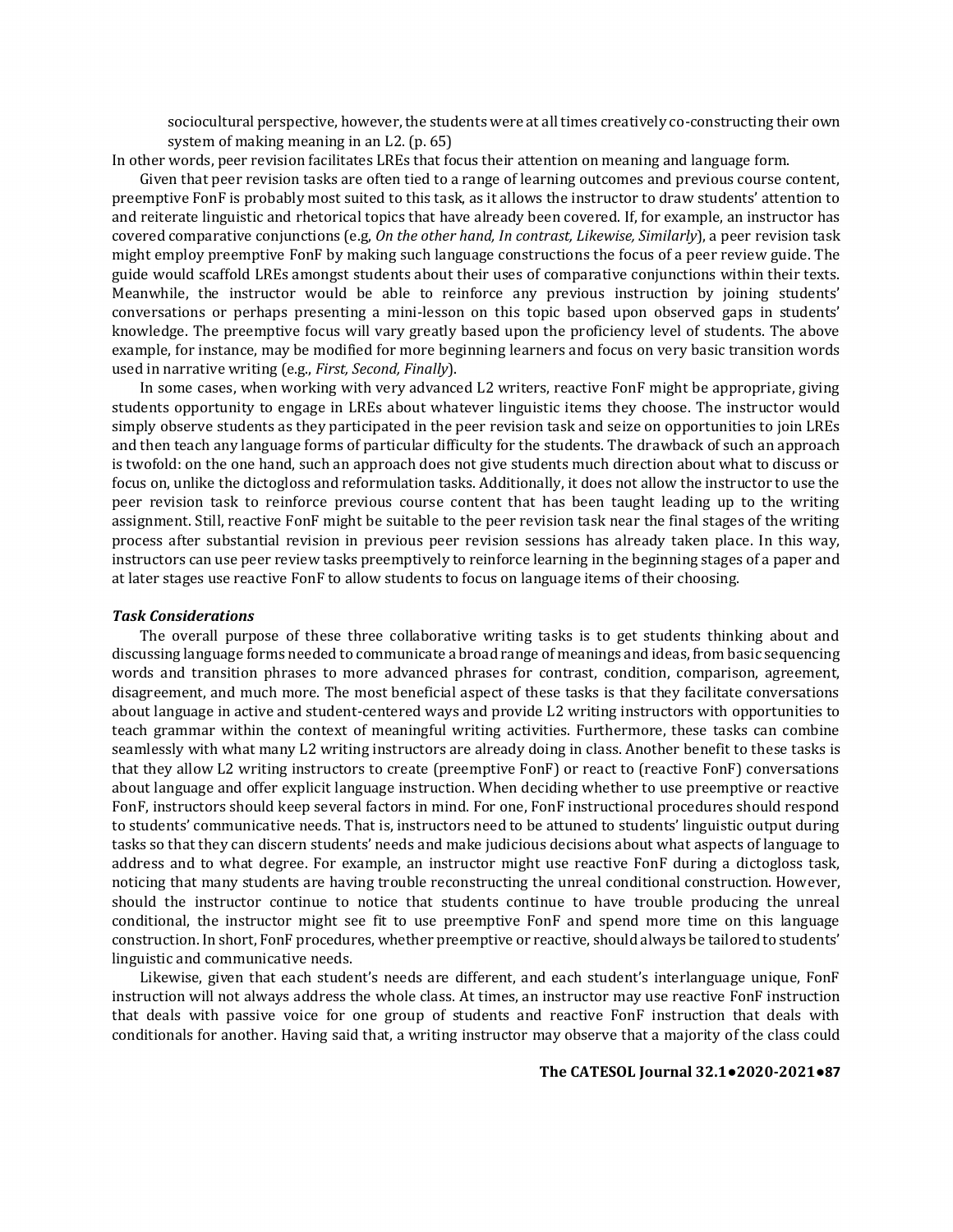benefit from explicit instruction on a particular form, in which case preemptive FonF instruction aimed at the entire class would be appropriate. In sum, instructors need to be students of their students, closely monitoring students' output to determine their linguistic needs and the appropriate FonF procedure to employ.

Lastly, the role of collaborative writing activities in facilitating L2 learning rests, in large part, on the characteristics of a particular task (Swain, 1998, p. 79). That is, a task that elicits LREs for one group of students may not do so for another due to various factors such as the familiarity of the topic of the task, the proficiency of the learners, the age of the learners, and so on (p. 79). Therefore, instructors should aim for tasks that elicit output and discussion that accounts for students' background knowledge and interests, and which, most importantly, falls within their zones of proximal development so that learning can occur. Another factor that is crucial in the effectiveness of tasks for producing LREs is student preparedness for task performance. Prior to any task, instructors should ensure that students' have a clear understanding of their responsibilities. This can be facilitated through teacher modeling and role-playing by teachers prior to the task itself (p. 80).

#### **Conclusion**

As discussed, teaching L2 writing requires that instructors attend to an array of tasks, from facilitating prewriting and drafting to peer-review and editing to commenting on and grading student work. It is no secret that L2 writing instructors have their work cut out for them. Amongst these many concerns are grammar and linguistic concerns, and while L2 writing instructors do their best to address grammar along with everything else, it remains an area that is often deemphasized or even ignored within the contexts and discourses of L2 writing instruction. Indeed, while research demonstrates a positive role for form-focused instruction in the L2 writing classroom, there remains a notion that grammar instruction is, at worst, detrimental to students' writing development and, at best, secondary or supplemental to the other more important aims of L2 writing instruction. This article has aimed to discount both of those notions, demonstrating not only that grammar instruction is beneficial to students' L2 writing development but also that it can be integrated seamlessly into L2 writing instruction. More specifically, this article demonstrates how the collaborative writing tasks of Dictogloss, Reformulation, and Peer Review enable instructors to address grammar and other linguistic concerns concurrently within the contexts of writing activities and assignments often already in use in class.

Finally, the role of collaborative work amongst students in promoting language output and language learning seems promising. Indeed, many studies have demonstrated that collaborative dialogues, or LREs, promote L2 learning, even L2 writing development. However, as Harklau (2002) points out, despite a good deal of research in SLA and applied linguistics that has examined the role of talk in the development of reading and writing, "these approaches often treat text as an artifact or trace of social interactions that lie largely outside the text itself" (p. 340). In other words, L2 writing is often construed as a sign of L2 acquisition rather than a means of it. In light of this, there is a need for more research and teaching practices that explore the possibilities for and effectiveness of FonF instructional procedures within the context of L2 writing instruction. It is only then that researchers may begin to understand more clearly the potential roles for FonF within L2 writing instruction and its capacity to facilitate not only L2 acquisition generally but also L2 writing development specifically.

# **Acknowledgements:**

I would like to thank my colleague, Meaghan Young-Stephens, for her invaluable feedback on multiple drafts of this paper.

# **Author:**

*Mitchell Goins is a full-time English faculty member at Malcolm X College. He previously taught ESL at Richard J. Daley College and first-year writing at DePaul University.*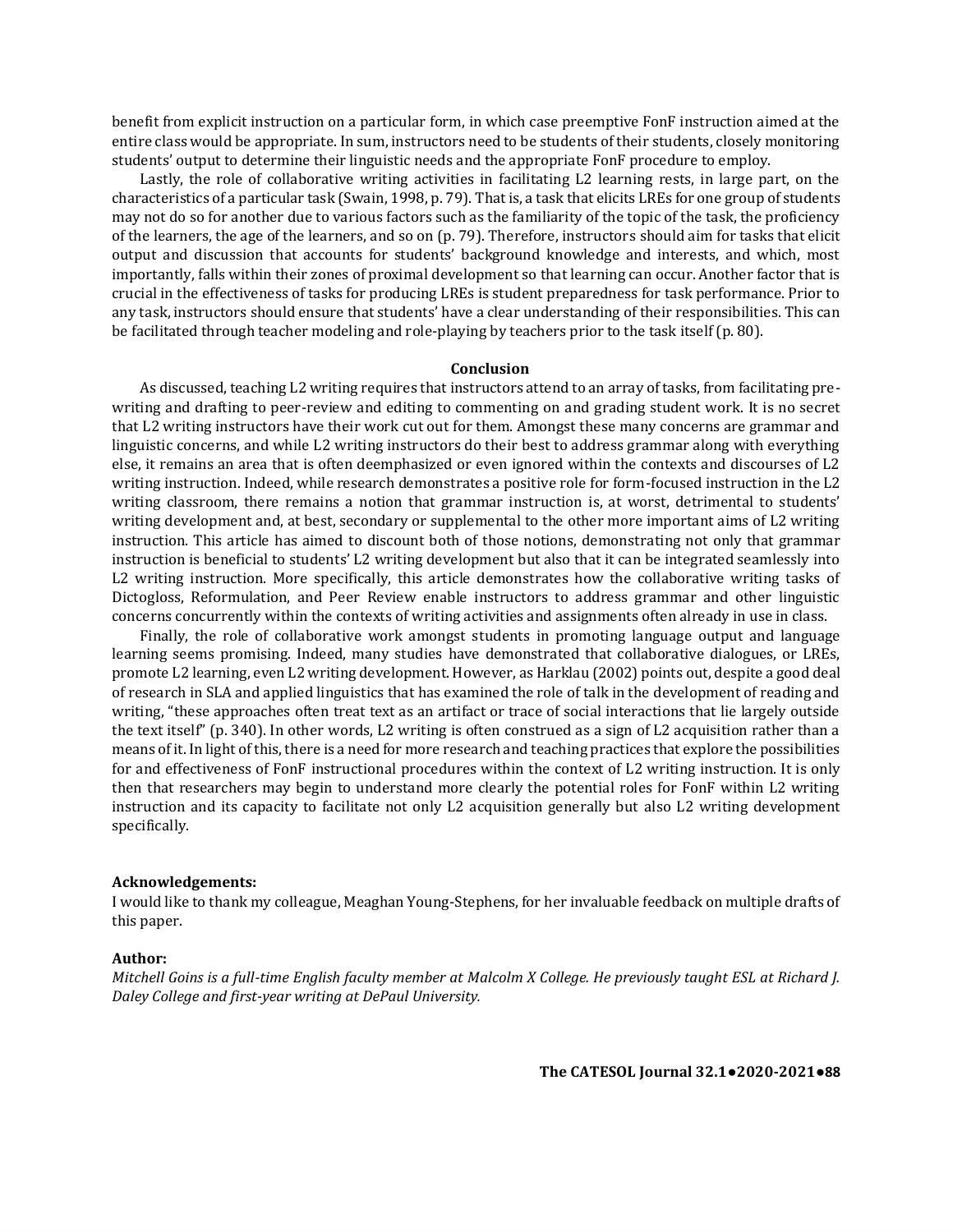# **References**

California Community Colleges Chancellor's Office, (2018). *Assembly Bill 705 Initial Guidance Language for Credit English as a Second Language*. Memorandum. Retrieved from: https://asccc.org/

Canagarajah, A. S. (1999). *Resisting Linguistic Imperialism in English Teaching*. Oxford: Oxford University Press.

- Cohen, A. (1983). Reformulating second-language compositions: A potential source of input for the learner. Paper presented at the annual convention of Teachers of English to Speakers of Other Languages, Toronto, ON (ERIC Document Reproduction Service No. ED 228 866).
- Ellis, R., Basturkmen, H. and Loewen, S. (2001), Learner uptake in communicative ESL lessons. *Language Learning, 51*(2): 281-318.
- Ellis, R. (2016). Anniversary article. Focus on form: A critical review. *Language Teaching Research, 20(3)*, 405– 428.
- Ferris, D. (1999). The case for grammar correction in L2 writing classes: A response to Truscott (1996). *Journal of Second Language Writing, 8(1),* 1-11.
- Ferris, D., & Hedgcock, J. (2005). *Teaching ESL composition: Purpose, process, and practice.* Mahwah, NJ: Lawrence Erlbaum.
- Flower, L., & Hayes, J. (1981). A cognitive process theory of writing. *College Composition and Communication, 32*(4), 365-387.
- Frodesen, J. & Holten, C. (2003). Grammar in the ESL writing class. In B. Kroll (Ed.), *Exploring the Dynamics of Second Language Writing* (pp. 141-161). New York: Cambridge University Press.
- Guerrero, M. de & O. Villamil (2000). Activating the ZPD: Mutual scaffolding in L2 peer revision. *The Modern Language Journal 84*(2), 51–68.
- Harklau, L. (2002). The role of writing in classroom second language acquisition. *Journal Of Second Language Writing, 11*(4). 329-350.
- Hartwell, P. (1985). Grammar, grammars, and the teaching of grammar. *College English 47(2)*, 105-127.
- Krashen, S. (1982). *Principles and Practice in Second Language Acquisition.* Oxford: Pergamon Press.
- Leeser, M. J. (2004). Learner proficiency and focus on form during collaborative dialogue. *Language Teaching Research, 8(1)*, 55-81.
- Long, M. (1991). Focus on form: A design feature in language teaching methodology. In K. De Bot, R. Ginsberg, & C. Kramsch (Eds.), *Foreign Language Research in Cross-Cultural Perspectives.* Amsterdam: John Benjamins.
- Micciche, L. (2004). Making a case for rhetorical grammar. *College Composition and Communication, 55*(4), 716- 737.
- Neumann, H. (2014). Teacher assessment of grammatical ability in second language academic writing: A case study. *Journal of Second Language Writing, 24*, 83-107.
- Norris, J. M., & Ortega, L. (2000). Effectiveness of L2 Instruction: A research synthesis and quantitative metaanalysis. *Language Learning, 50(3)*, 417-528.
- Pennycook, A. (1989). The concept of method, interested knowledge, and the politics of language teaching. *TESOL Quarterly, 23*(4), 589-618.
- Perl, S. (1979). The composing processes of unskilled college writers. *Research in the Teaching of English, 13*(4), 317-336.
- Raimes, A. (1985). What unskilled ESL students do as they write: A classroom study of composing. *TESOL Quarterly, 19*(2), 229-258.
- Silva, T. (1993). Toward an understanding of the distinct nature of L2 writing: The ESL research and its implications. *TESOL Quarterly, 27*(4), 657-677.
- Sommers, N. (1980). Revision strategies of student writers and experienced adult writers. *College Composition and Communication, 31*(4), 378-388.
- Swain, M. (1995). Three functions of output in second language learning. In G. Cook & B. Seidlhofer (Eds.), *Principle and practice in applied linguistics* (pp. 125-144). Oxford: Oxford University Press.